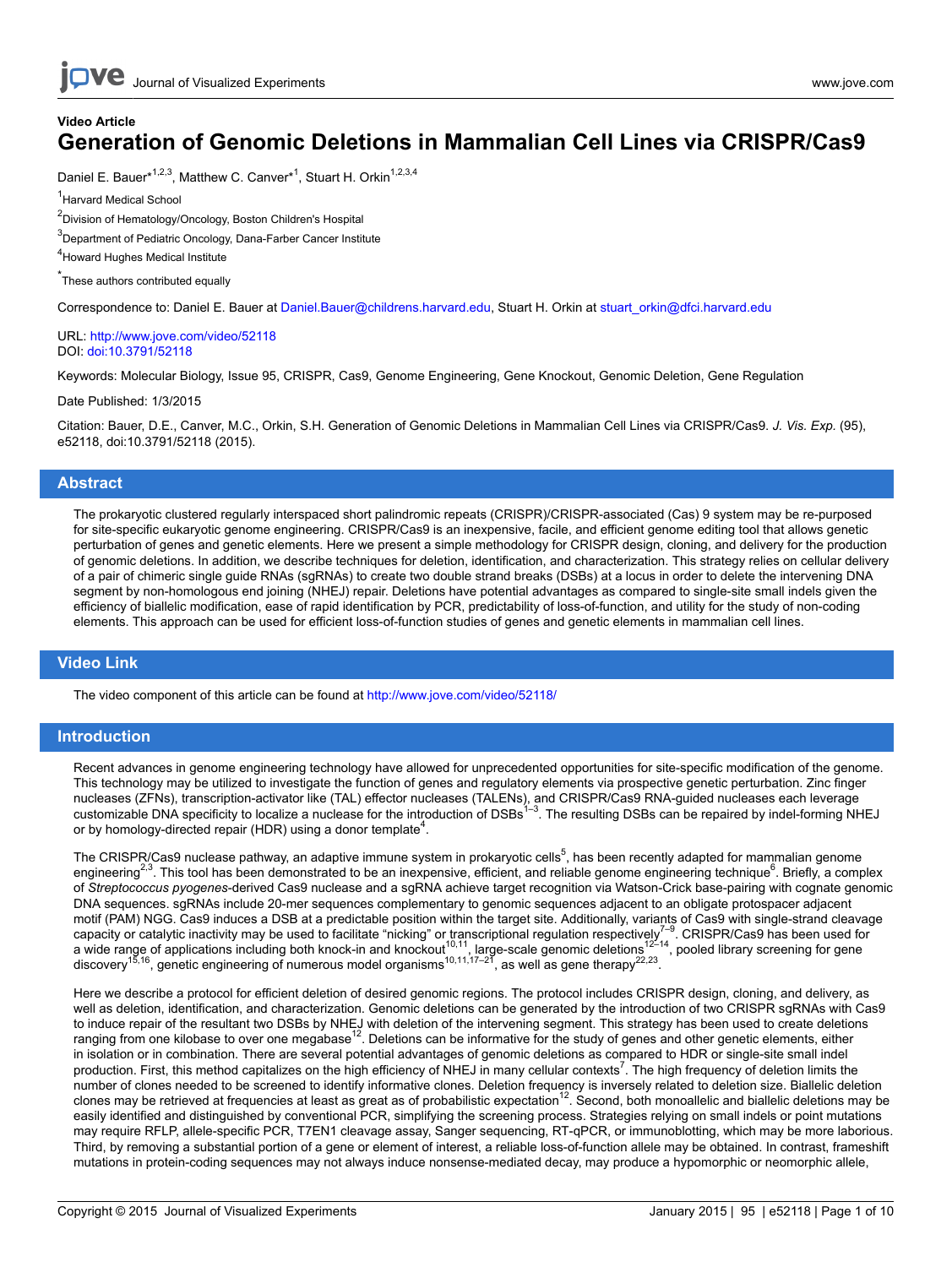or target an exon excluded from an alternate isoform<sup>24</sup>. Finally, deletions may be particularly revealing for the study of non-coding DNA such as regulatory elements since frameshift mutations as produced by single-site indels would not be relevant<sup>25</sup> .

### **Protocol**

### **1. CRISPR Design**

1. Design sgRNAs manually or using freely available online tools<sup>7</sup>. Use these tools to help identify guide sequences that minimize identical genomic matches or near-matches to reduce risk of cleavage away from target sites (off-target effects). Ensure that the guide sequences consist of a 20-mer ("protospacer sequence") upstream of an "NGG" sequence ("protospacer adjacent motif" or PAM) at the genomic recognition site.

NOTE: **Figure 1** describes possible deletion strategies for genes and non-coding elements. For creating a gene knockout, two sgRNA located within exons will enrich even monoallelic deletion clones for loss of function. This is due to the high frequency of indels formed on non-deleted alleles<sup>12</sup>, which are likely to cause frameshift mutations leading to nonsense mediated decay of the mRNA transcript (Figure **1B**).

- 2. Use the example guides for the intended deletion of *Pim1* in mouse (*Mus musculus*; **Table 1**, **Figure 2A**). NOTE: In this example, sgRNA-A's protospacer sequence and PAM happen to fall on the bottom (Crick) strand while sgRNA-B's protospacer sequence and PAM fall on the top (Watson) strand (**Figure 2A**). However, DSB will occur independent of orientation of the protospacer sequence/PAM relative to the top or bottom strand.
- 3. Determine the reverse complement (rc) of each guide sequence. Example reverse complement sequences of the Pim1 sgRNA from **Table 1** are found in **Table 2**.
- 4. Obtain 24- or 25-mer oligos for each guide and its associated reverse complement including additional nucleotides for cloning and expression purposes.

NOTE: Here we discuss the usage of the pSpCas9(BB) plasmid (pX330) (Addgene plasmid ID 42230). This plasmid allows for the simultaneous expression of sgRNA and SpCas9, but does not contain markers for selection<sup>7</sup>. Other constructs may be utilized, such as pX458 (Addgene plasmid ID 48138) or pX459 (Addgene plasmid ID 48139), which include GFP and puromycin as selectable markers, respectively, or constructs in which multiple sgRNAs may be expressed from a single plasmid.

- 1. Add "CACC" before the 20-mer guide sequence and "AAAC" before the guide's reverse complement for cloning into the pX330 vector using BbsI restriction enzyme (**Table 3**).
- 2. Add a G nucleotide after the CACC sequence and before the 20-mer if the first position of the 20-mer is not G. sgRNA expression from the U6 promoter of the pX330 vector is enhanced by the inclusion of a G nucleotide after the CACC sequence. Add a C at the 3' end of the reverse complement oligo (*e.g.,* sgRNA-A in **Table 4**). The resultant oligos would be 25-mer oligos.
- 3. However, if the first position of the 20-mer (protospacer sequence) is G, do not add another G (*e.g.,* sgRNA-B in **Table 4**) and do not add C to the final position of the reverse complement oligo. In this case, the resultant oligos would be 24-mer oligos (**Table 4**).

## **2. Design Deletion Screening Primers**

- 1. Design one set of primers internal to the sequence to be deleted ("non-deletion band") and another set of primers upstream and downstream of the sgRNA cleavage sites ("deletion band"; **Figures 1 - 2**). In the absence of deletion, the "deletion band" is often too large to efficiently amplify. Typically use primers at least 100 bp from the predicted cleavage site to ensure detection would not be impacted by a small indel at the sgRNA target site.
	- 1. Design additional primers to analyze for scarring (small indels produced at the sgRNA cleavage site without the intended deletion). Use a pair of forward and reverse primers flanking each sgRNA target site (within 150 - 350 bp) to amplify the sgRNA target site to examine for scarring. This may be useful to characterize the non-deleted allele in monoallelic deletion clones.
- 2. For small deletions (as the "deletion band" may still amplify), resolve amplicons on an agarose gel to determine if size is consistent with the presence or absence of deletion. For this approach, the internal primers described in **step 2.1** may be omitted.

## **3. CRISPR Cloning**

- 1. Anneal and phosphorylate oligos.
	- 1. Resuspend oligos at a concentration of 100  $\mu$ M in ddH<sub>2</sub>O.
	- 2. Prepare a 10 μl reaction mix for each guide and its reverse complement: 1.0 μl sgRNA 24- or 25-mer oligo (100 μM; see **step 1.4**), 1.0 μl sgRNA 24- or 25-mer reverse complement oligo (100 μM; see step 1.4), 1.0 μl 10x T4 Ligation Buffer, 6.5 μl ddH<sub>2</sub>O, and 0.5 μl T4 Polynucleotide Kinase (PNK) (10,000 U/ml).
	- NOTE: Phosphorylated oligos may be ordered instead. For this approach, the use of T4 PNK is omitted.
	- 3. Anneal in a thermocycler using the following parameters: 37 °C for 30 min; 95 °C for 5 min and then ramp down to 25 °C at 5 °C/min.
	- 4. Dilute oligos 1:10 in ddH2O (*e.g.,* 1.0 μl annealed oligos + 9.0 μl ddH2O to yield a concentration of 1 μM).
- 2. Ligate annealed oligos into pX330 using a Golden Gate assembly cloning strategy<sup>26</sup>.
	- 1. Prepare a 50 μl reaction mix: 100 ng circular pX330 vector, 1.0 μl annealed oligos (1 μM; see **step 3.1.4**), 5.0 μl restriction enzyme buffer (10x), 4.0 μl (20 U) BbsI restriction enzyme (5,000 U/ml), 5.0 μl ATP (10 mM), 0.25 μl (5 μg) BSA (20 mg/ml), 0.375 μl (750 U) T4 DNA ligase (2,000,000 U/ml), and H2O to final volume of 50 μl. This reaction may be scaled down to a smaller final volume if necessary.
	- 2. Run samples in a thermocycler using the following parameters: Cycles 1-20 (37 °C for 5 min, 20 °C for 5 min); Cycle 21 (80 °C for 20 min). These cycling conditions allow for digestion and ligation to occur in one reaction (see **step 3.2**).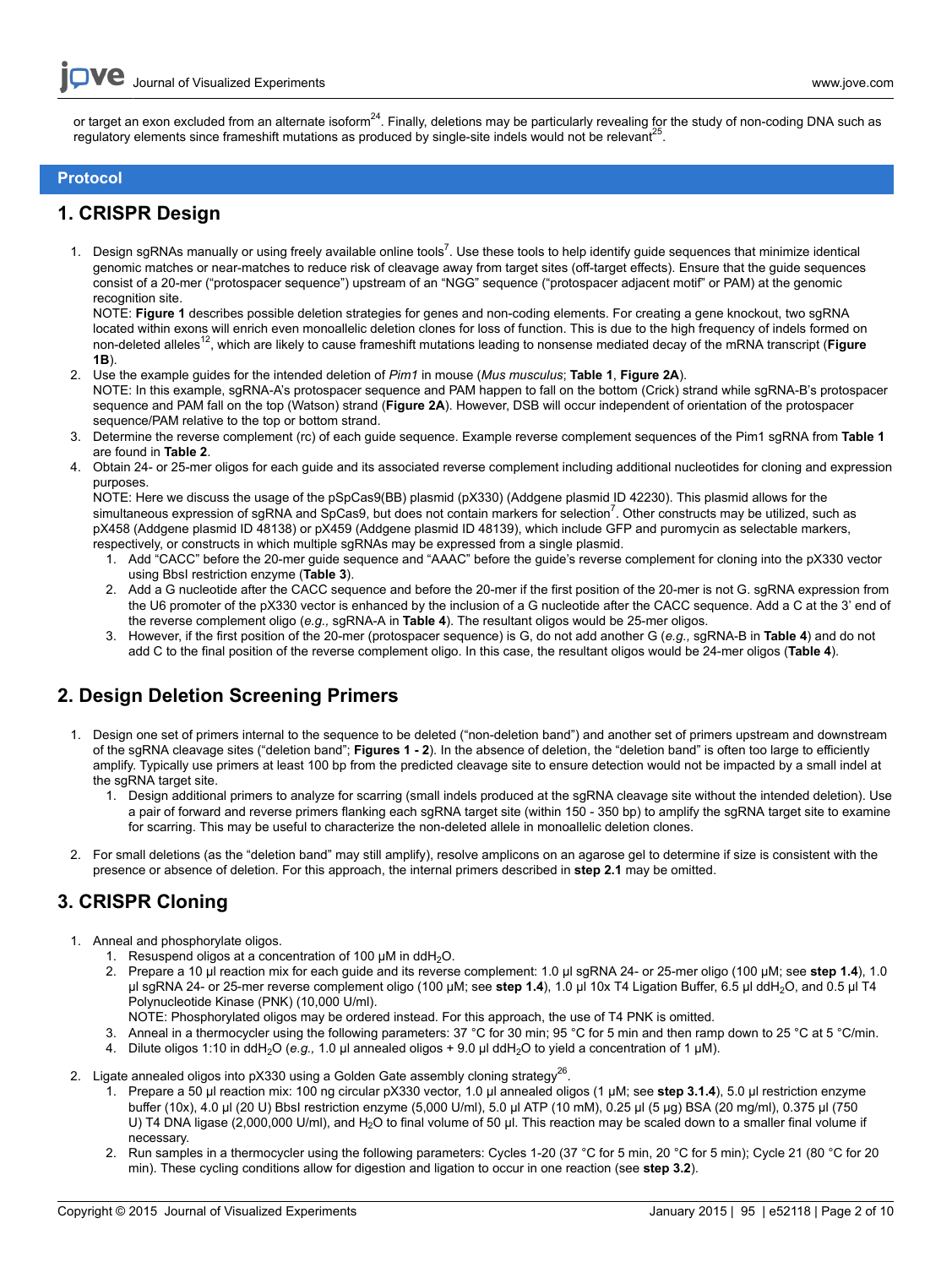- 3. Transform 10 μl of DH5α *E. coli* cells with 1 μl of reaction (from **3.2.1 3.2.2**).
- 4. Plate onto a lysogeny broth (LB) agar plate with 100 μg/ml ampicillin and incubate O/N at 37 °C.
- 3. Pick 2 3 colonies and inoculate into a mini-prep culture.
	- 1. Perform mini-prep for each sample and sequence each colony using a U6 promoter forward primer:
	- CGTAACTTGAAAGTATTTCGATTTCTTGGC. This is a representative sequencing primer; other flanking primers may be utilized.
- 4. Choose a sequence-verified colony and inoculate into a maxi-prep culture. Prep size may be scaled based on the required DNA yield.
- 5. Perform maxi-prep for each CRISPR/Cas9 construct.

# **4. Transfecting CRISPRs into Cells of Interest**

NOTE: This protocol involves the delivery of CRISPR/Cas9 plasmids by electroporation<sup>27</sup>. This protocol is described in detail for murine erythroleukemia (MEL) cells, a suspension cell line. The culture medium in all steps consists of DMEM supplemented with 2% penicillin/ streptomycin and 1% L-glutamine, which is used for MEL cells. However, transient transfection of CRISPR/Cas9 plasmids may be successfully adapted to numerous cell types using preferred culture conditions and transfection strategies for each cell type. While MEL cells are suspension cells, instructions for adherent cells have also been included.

- 1. Ensure there are 2 x 10<sup>6</sup> cells per CRISPR pair. Resuspend 2 x 10<sup>6</sup> cells in 100 μl of electroporation solution and add to electroporation cuvette.
	- 1. Add 5 μg of each CRISPR/Cas9 construct (10 μg total). Add 0.5 μg of GFP expression construct.
- 2. Electroporate cells with 250 volts for 5 msec in a 2 mm cuvette using an electroporation system. NOTE: Alternatively use another transfection method such as cationic liposome-based transfection. Optimize transfection conditions for each cell line with a reporter construct to ensure robust plasmid delivery before attempting genome editing.
- 3. Immediately transfer solution from cuvette into 1 ml of culture media after electroporation. Minimize the time between electroporation and transferring the solution into media to enhance cell viability.
- 4. Incubate at 30 37 °C for 24 72 hr. 30 °C may enhance genome editing efficiency, but 37 °C is acceptable.

# **5. Fluorescence Activated Cell Sorting (FACS) of Transfected Cells**

- 1. Prepare cells for FACS by filtering them through a 50 μm filter into a FACS tube.
- 2. FACS sort the top ~3% of GFP positive cells in order to enrich for cells that received high levels of the CRISPR/Cas9 constructs.
- 3. Plate sorted cells individually into 96-well round-bottom plates using sorter or by using limiting dilution at 30 cells per 96-well round-bottom plate. Optimize plating the cell type used at limiting dilution prior to performing this step to reliably obtain approximately 30 cells per 96-well plate.
- 4. Include 100 μl per well of cell culture media.
- 5. For the remaining sorted cells ("bulk") that were not plated, freeze half of the cells for future plating. Plate the other half for screening and primer validation (see **step 6**).

NOTE: This protocol is for suspension cells. Adherent cells can either grow as individual cells in 96-well flat bottom plate or in a 10 cm dish at low concentration so that individual single-cell derived clones can be picked and moved to a flat bottom 96-well plate.

6. Allow the bulk cells to incubate at 37 °C for 3 - 7 days and allow the clones to incubate at 37 °C for 7 - 14 days. Vary these times depending on the doubling time of the cell line used.

NOTE: This incubation time allows for sufficient cell proliferation for screening genomic DNA (gDNA) for the intended deletion by PCR (see steps 6.1 and 7.1). The bulk cells have sufficiently proliferated when the concentration exceeds ~100,000 cells/ml or for adherent cells, the cells have reached ~80% confluence. The clones have sufficiently proliferated once macroscopically visible with ~2 mm diameter.

# **6. Primer Validation and Screening for CRISPR/Cas9-Mediated Deletion**

- 1. Isolate gDNA from parental and bulk sorted cells by resuspending parental and bulk cell pellets in 50 μl of DNA extraction solution. NOTE: Generally ~100,000 cells are used for DNA extraction, although a wide range of cell numbers is acceptable. The bulk sorted cells are composed of a polyclonal population exposed to sgRNA-A and sgRNA-B (see **step 5**). The purpose of the following PCR is to validate primers and verify the presence of intended genomic deletion.
- 2. Run sample in thermocycler and run the following program: 65 °C for 6 min, 98 °C for 2 min to extract gDNA. Measure the DNA concentration.

NOTE: While **steps 6.1 and 6.2** recommend an efficient method for DNA extraction, any method for genomic DNA isolation may be utilized to be able to perform PCR in **step 6.3**.

3. Assemble a 20 μl PCR with the following components: 10 μl 2x PCR mix, 0.5 μl forward primer (10 μM), 0.5 μl reverse primer (10 μM), 50-100 ng gDNA, and H2O up to 20 μl. Use the primers designed in **step 2** above. Conduct PCR for "non-deletion band" and "deletion band" in separate reactions.

NOTE: Numerous polymerases may be used for **step 6.3**.

- 1. Run samples in a thermocycler using the following parameters: 95 °C for 15 min, 35 cycles of (95 °C for 30 sec, 60 °C for 1 min, 72 °C for 1 min), and 72 °C for 10 min. Optimize PCR conditions for each primer pair designed based on testing the bulk sorted cells.
- 4. Run samples on 2% agarose gel at 10 V/cm using 1x Tris-acetate-EDTA (TAE) buffer.
- 5. Examine samples for the presence/absence of non-deletion and deletion bands (**Figure 2**). Consider multiplexing the "deletion" and "nondeletion" PCR primer pairs in a single reaction. Optimize multiplexing in a polyclonal population (*i.e.,* bulk sorted cells) before screening individual clones. It is critical that the deletion and non-deletion amplicons be easily resolved on an agarose gel for multiplexing.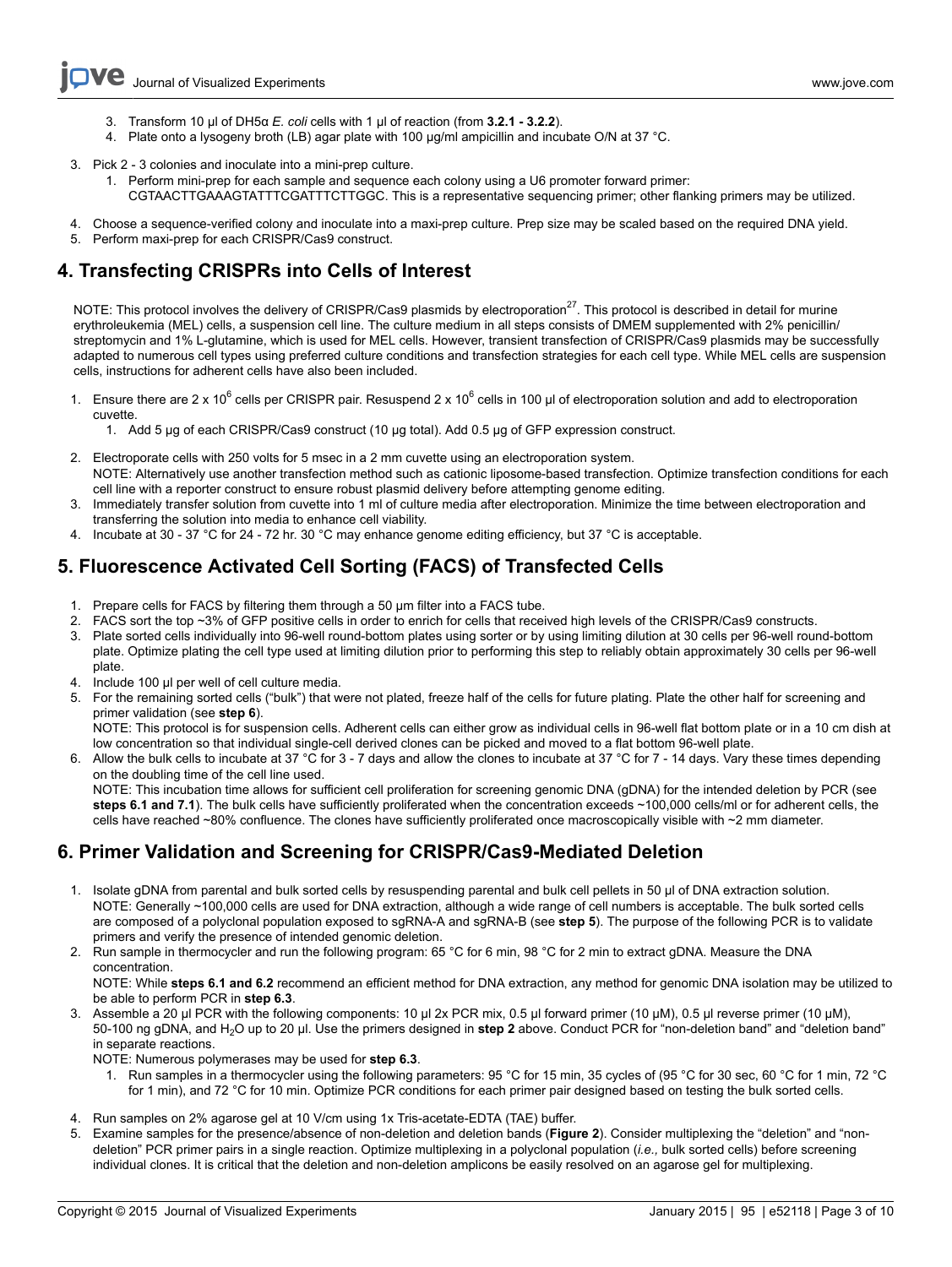# **7. Screening CRISPR/Cas9 Clones for Deletions and Clone Selection**

- 1. For suspension cells, transfer all clones to a single 96-well plate that already contains 50 μl cell culture media per well for a final volume of 150 μl. This facilitates screening by allowing a multichannel pipette to be used for the remainder of the steps in **step 7**.
	- 1. Transfer 50 μl from each well (leaving 100 μl in each well) to a 96-well PCR plate using a multichannel pipette.
	- 2. Centrifuge PCR plate at 400 x g for 5 min and remove supernatant by flicking the PCR plate over a sink. Add 50 μl of DNA extraction solution per well and resuspend. Continue to **step 7.3** for suspension cells.
- 2. For adherent cells, aspirate media. Add 20 μl of 0.05% trypsin-EDTA to each well with a clone present.
	- 1. Resuspend cells in 200 μl of media. Pipette mix to detach cells.
	- 2. Plate 100 μl each into two separate 96-well flat-bottom plates. Keep one plate to allow for clones to grow and use the other plate to screen each clone for deletions.
	- 3. Add an additional 100 μl to each well for a total volume of 200 μl. Wait 24 72 hr to allow cells to grow.
	- 4. Aspirate media. Add 50 μl DNA extraction solution per well, resuspend and transfer to 96-well PCR plate. Continue to **step 7.3**.
- 3. Extract the gDNA from clones. Run sample in thermocycler: 65 °C for 6 min and 98 °C for 2 min to extract gDNA.
- 4. Screen each clone using the same PCR primers and reaction conditions optimized on the bulk cells (see **step 6**).
- 5. Select the clones identified with the desired deletion and move to larger plate or flask for growth.

### **8. Validation of Biallelic Deletion Clones**

- 1. In order to characterize obtained clones and validate a successful knockout, evaluate clones at the DNA as well as RNA and/or protein levels.
	- 1. To evaluate the DNA, amplify deletion bands from biallelic deletion clones with a proofreading polymerase and clone the amplicons (*e.g.,* with a PCR cloning kit) into a plasmid vector. Transform the plasmid into DH5α *E. coli* cells and plate onto LB agar plates with the relevant antibiotic. Select multiple colonies, mini-prep each one, and subject each clone to Sanger sequencing to characterize<br>each deletion allele<sup>28–30</sup>. Repeating the PCR test for deletion after the initial screen e reproducibility of results.
	- 2. To evaluate the RNA, perform RT-qPCR for gene expression of the relevant gene<sup>30,31</sup>.
	- 3. To evaluate the protein, perform an immunoblot using an antibody against the relevant protein<sup>33</sup>.

### **Representative Results**

The goal of this experiment was the deletion of *Pim1* in MEL cells. Use of multiple non-overlapping sgRNA pairs (*i.e.,* independent protospacer sequences) may help to control for off-target effects (**Figure 1A**). A consistent phenotype would be more likely to result from an on-target effect as opposed to a common off-target effect shared by multiple independent protospacer sequences. Each pair would lead to production of a unique deletion breakpoint. If close together (*i.e., n* less than ~150 bp), the same screening primers could be used to detect deletions produced by each set of sgRNAs. Genomic deletions may disrupt genes by using sgRNA pairs in various locations with respect to the gene (**Figure 1B**). For example, the sgRNA pair may flank a gene for deletion of the entire gene body; the pair could be located within two exons, with the potential to create frameshift indels even if one or both alleles were not deleted; or the pair may flank a specific exon to allow disruption of a particular isoform.

The deletion strategy used for *Pim1* was to design flanking sgRNAs to delete the entire gene body, an 8 kb deletion (**Figure 2**). This strategy was chosen in part due to the relatively small size of the *Pim1* gene. This example shows one PAM (green) on the top (Watson) strand and one PAM on the bottom (Crick) strand; however, DSB is independent of PAM sequence localization to the top or bottom strand. sgRNA pairs can have both PAM sequences on the top strand, both on the bottom strand, or one of each. Using the protocol described above, two sgRNA were designed, cloned into the pX330 expression vector, and delivered to MEL cells by electroporation along with a GFP reporter (**Figure 2A**). The top 3% of GFP<sup>+</sup> cells were sorted two days post-electroporation and plated clonally at limiting dilution. Screening primers were designed as described in **step 2** and as shown in **Figure 2**. PCR conditions were optimized using gDNA isolated from parental MEL cells and from "bulk" sorted cells.

10 days after plating, gDNA was isolated from all clones and screened for deletion via PCR, which identified non-deletion, monoallelic and biallelic deletion clones according to the patterns of non-deletion (ND) and deletion (D) amplicons (**Figure 3**). Non-deletion clones were identified as having the presence of the non-deletion amplicon and the absence of the deletion amplicon. Monoallelic clones were identified as having the presence of both the non-deletion and deletion amplicons. Biallelic clones were identified as having the absence of the non-deletion amplicon and the presence of the deletion amplicon. For this deletion, 400 clones were screened which identified 126 monoallelic deletion clones and 32 biallelic deletion clones (it is important to note that deletion frequency varies with deletion size<sup>12</sup>). Biallelic deletion clones were selected and moved to flasks with 8 ml of media. After allowing 5 days for expansion, each clone was retested by PCR of gDNA to confirm biallelic deletion and deletion amplicons were subjected to Sanger sequencing to identify the precise deletion (**Figure 2B**). Heterogeneity within the deletion amplicons reflects imperfect indel-forming NHEJ repair. Sequencing of the non-deletion allele in monoallelelic deletion clones uncovered indels in the majority of cases, demonstrating that even the non-deleted allele is frequently edited by CRISPR/Cas9, which may be important for applications where both monoallelic and biallelic deletion clones are required. RNA was isolated from biallelic deletion clones and analyzed by RT-qPCR to confirm loss of Pim1 expression (**Figure 4**).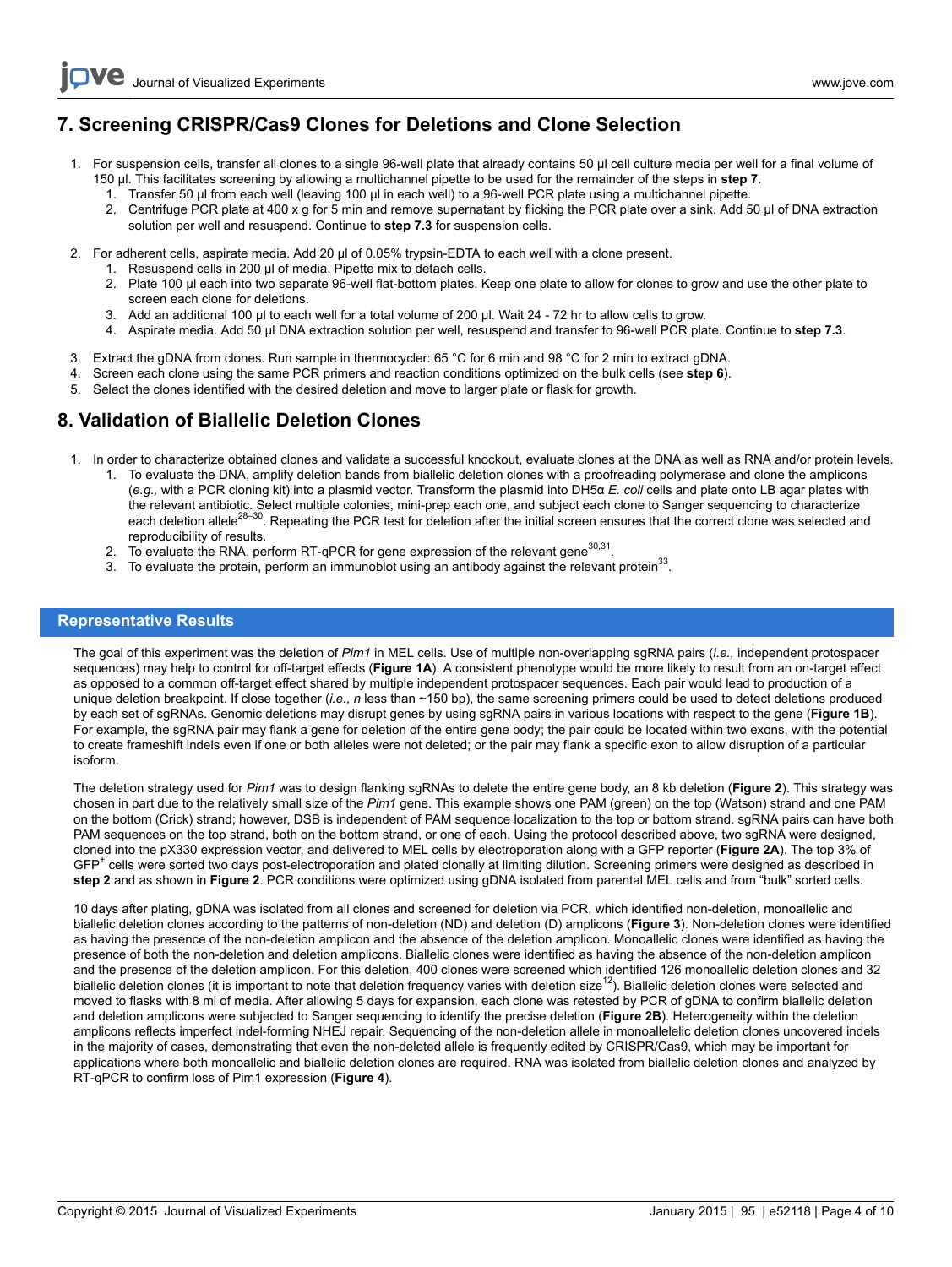**love** Journal of Visualized [Experiments](http://www.jove.com) [www.jove.com](http://www.jove.com)



**Figure 1. Schematic of possible deletion strategies. (A)** Two example sgRNA pairs for genomic deletions (shown in black and orange, respectively). The blue arrows indicate primers to detect the non-deletion amplicon and red arrows indicate primers to detect the deletion amplicon. sgRNA positions 17 and 18 are highlighted in red and blue at sgRNA-Sites-A<sub>1</sub>/A<sub>2</sub> and are highlighted in purple and orange at sgRNA-Sites-B1/B2 with a red line indicating the predicted Cas9 cleavage between positions 17 and 18. **(B)** CRISPR-directed cleavages are shown as vertical black lines. The blue arrows indicate primers to detect the non-deletion amplicon and red arrows indicate primers to detect the deletion amplicon. [Please click here to view a larger version of this figure.](https://www.jove.com/files/ftp_upload/52118/52118fig1large.jpg)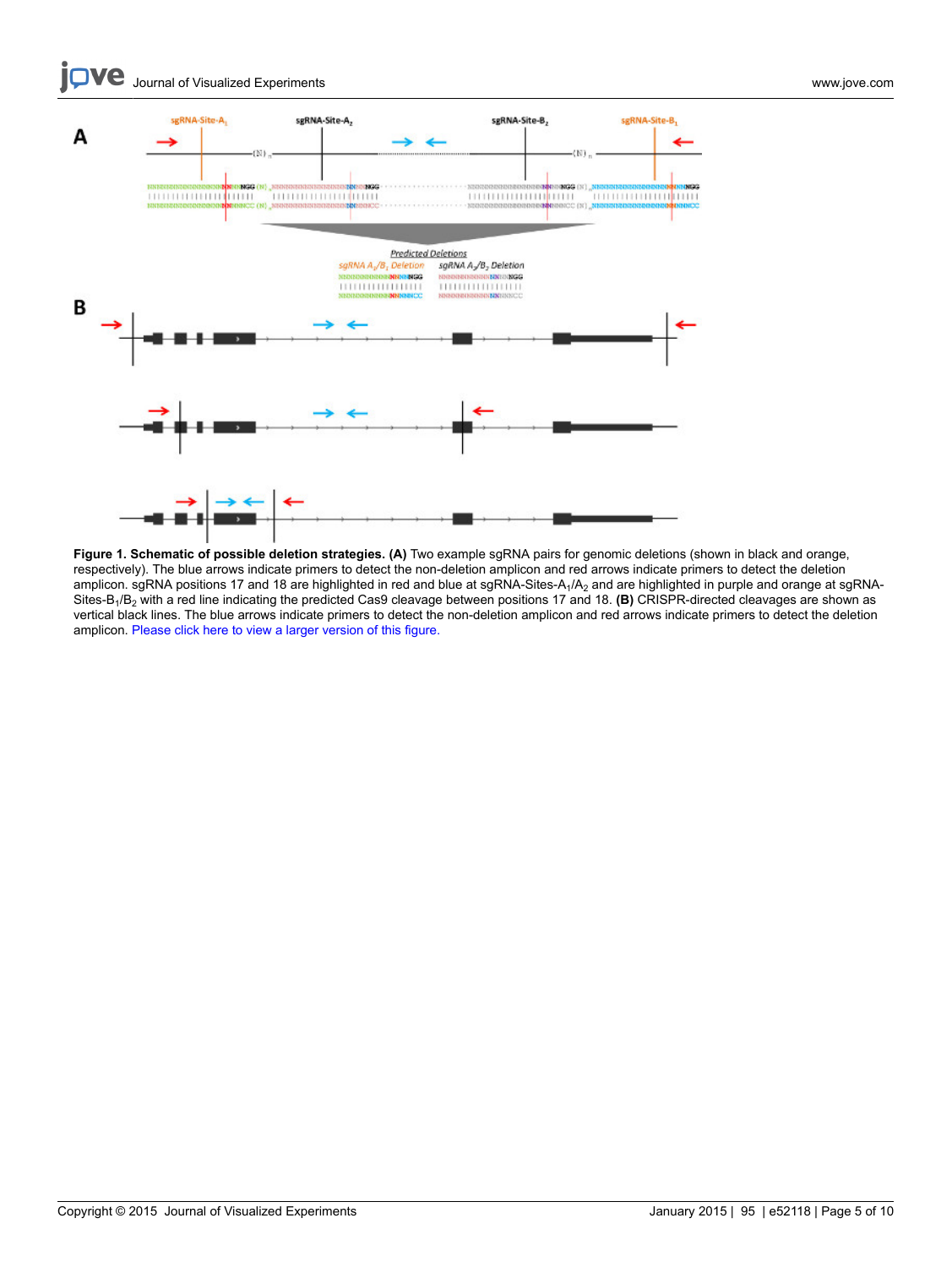

**Figure 2. Strategy to produce and detect deletion of** *Pim1***, including sequencing***deletion and non-deletion alleles.* **(A)** Schematic of the PCR-based screening strategy to identify *Pim1* deletion clones. One primer pair is located internal to the deletion (blue arrows) and one primer pair is localized external to the deletion (red arrows). sgRNA sequences (protospacer sequences) are shown in purple. The vertical red lines indicate the predicted Cas9 cleavage between positions 17 and 18 of the sgRNA sequence. **(B)** Sanger sequencing reveals indel formation at the sgRNA recognition site. sgRNA sequences are shown in purple and PAM sequences in green. Deletion events are shown by an equivalent number of dash marks and insertions are highlighted in blue. Vertical red lines indicate predicted cleavage site, between positions 17 and 18 of the sgRNA. [Please click here to view a larger version of this figure.](https://www.jove.com/files/ftp_upload/52118/52118fig2large.jpg)



**Figure 3**. **Representative gel identifying non-deletion, monoallelic, and biallelic clones.** For each clone, the left lane represents the nondeletion amplicon ("ND" in blue) and the right lane represents the deletion amplicon ("D" in red). Individual clones are separated by dotted lines. The three monoallelic deletion clones are clones 5, 6, and 2. The three biallelic deletion clones are clones 15, 17, and 13. As seen in the sequencing data, the deletion band for clone 13 has a smaller size due to larger deletions at the deletion junction.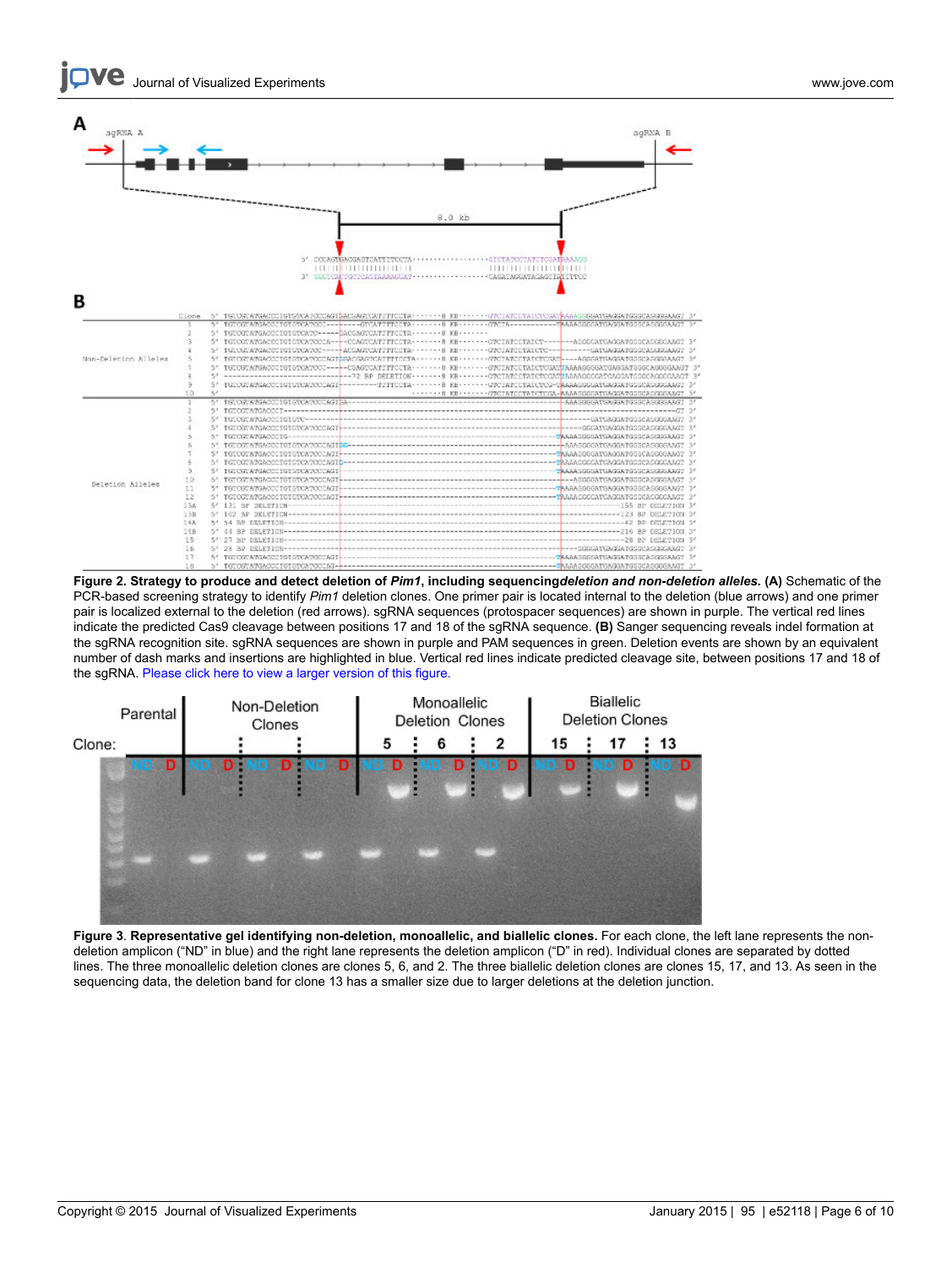

# **Biallelic Deletion**

**Figure 4. Loss of Pim1 expression in biallelic deletion clones.** Pim1 expression was calculated for two biallelic deletion clones by RT-qPCR.<br>Data was normalized to Gapdh using the 2<sup>-ΔCt</sup> method.

|         | Protospacer Sequence        |
|---------|-----------------------------|
| sgRNA-A | 15'-TAGGAAAATGACTCGTCACT-3' |
| sgRNA-B | l5'-GTCTATCCTATCTCGATAAA-3' |

**Table 1. 20-mer protospacer sequences for two sgRNA for the deletion of** *Pim1***.**

|            | Reverse Complement of Protospacer Sequence |
|------------|--------------------------------------------|
| sgRNA-A-rc | 15'-AGTGACGAGTCATTTTCCTA-3'                |
| sgRNA-B-rc | l5'-TTTATCGAGATAGGATAGAC-3'                |

**Table 2. Reverse complement of the protospacer sequences for the two sgRNA from Table 1.**

|            | Sequences                       |
|------------|---------------------------------|
| sgRNA-A    | 15'-CACCTAGGAAAATGACTCGTCACT-3' |
| sgRNA-A-rc | 5'-AAACAGTGACGAGTCATTTTCCTA-3'  |
| $sgRNA-B$  | 15'-CACCGTCTATCCTATCTCGATAAA-3' |
| sgRNA-B-rc | 15'-AAACTTTATCGAGATAGGATAGAC-3' |

Table 3. Protospacer sequences and their reverse complements with "CACC" and "AAAC" added for cloning into the pX330 vector **using BbsI restriction enzyme.**

|            | Sequences                         |
|------------|-----------------------------------|
| sgRNA-A    | 15'- CACCGTAGGAAAATGACTCGTCACT-3' |
| sgRNA-A-rc | 15'- AAACAGTGACGAGTCATTTTCCTAC-3' |
| sgRNA-B    | 15'- CACCGTCTATCCTATCTCGATAAA-3'  |
| sgRNA-B-rc | 15'- AAACTTTATCGAGATAGGATAGAC-3'  |

Table 4. sgRNA expression from the U6 promoter of the pX330 vector is enhanced by the addition of a G nucleotide after the CACC **sequence and before the 20-mer.** The addition of an extra G nucleotide requires the addition of a C nucleotide at the 3' end of the reverse complement oligo (*e.g.,* sgRNA-A). However, if the first position of the 20-mer (protospacer sequence) is already a G nucleotide, there is no need to add another G (*e.g.,* sgRNA-B) and no need to add C to the final position of the reverse complement oligo.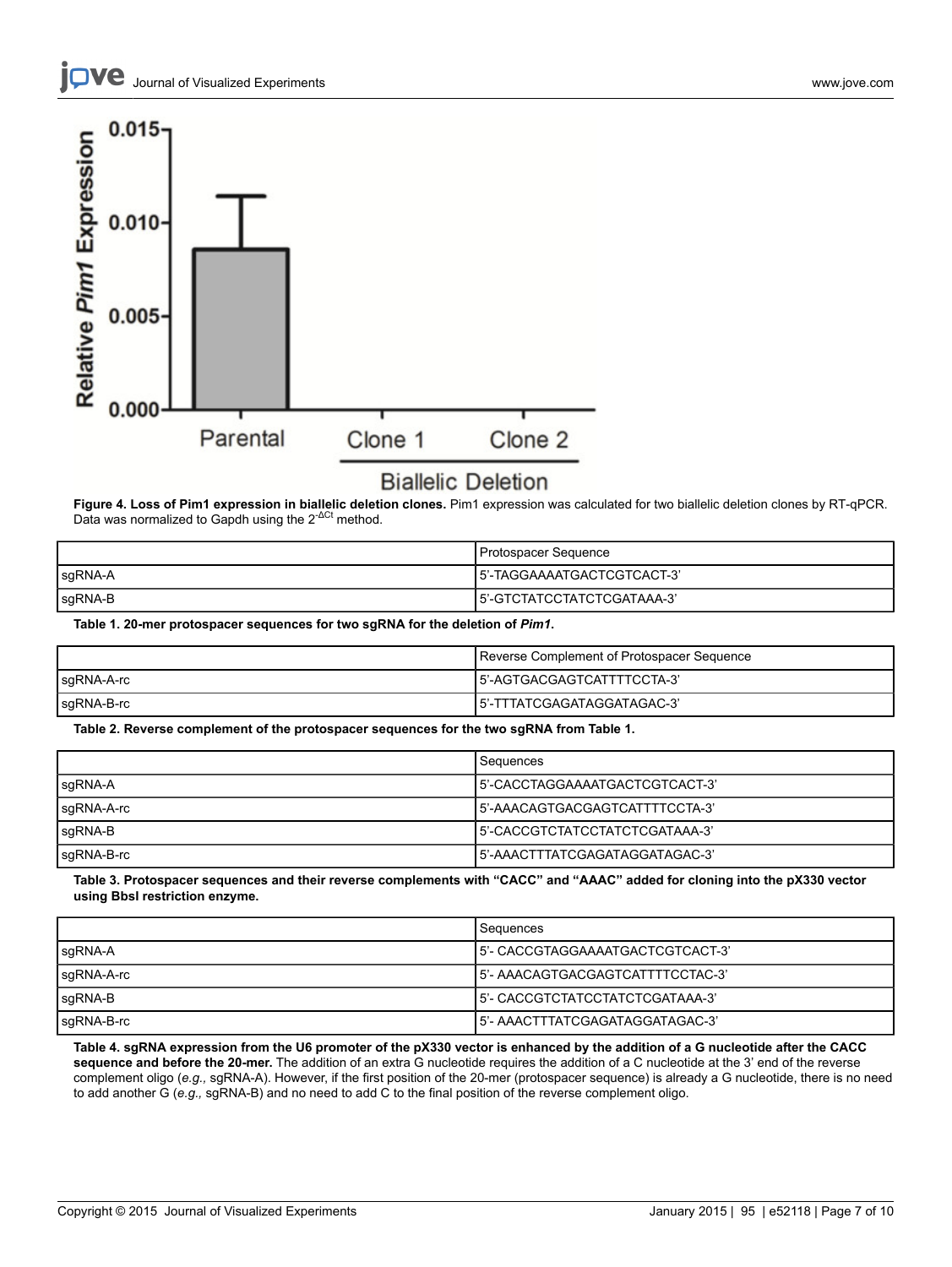### **Discussion**

The CRISPR/Cas9 system may be used to generate genomic deletions of a range of sizes. Although we have observed that the frequency of deletion varies inversely with respect to intended deletion size, we have been able to recover deletions of up to 1 Mb, and deletions up to 100 kb routinely yield multiple biallelic deleted clones. We have observed no loss in efficiency of sequentially introducing deletions into a cell line. This strategy can be used for creation of combinatorial deletion of numerous genes and elements. The process of obtaining biallelic deletion clones can be expedited by estimating the minimum number of clones needed to be screened based on deletion size to obtain the desired number of clones with biallelic deletion $12$ .

The ability to obtain monoallelic deletion with the absence of biallelic deletion at probabilistic distribution could indicate cell lethality associated with complete loss of function. Low frequency or absent deletions could reflect a number of scenarios including poor transfection, inefficient sgRNAs or inefficient PCR screening primers (due to lack of a positive control to validate PCR primers to screen for deletion). GFP<sup>+</sup> cells can be used as a surrogate for transfection efficiency (see step 5.2), so a reduction in GFP<sup>+</sup> cells likely reflects poor transfection and a resulting decreased deletion efficiency. Using two different sgRNA pairs with independent screening primers can help control for inefficient sgRNA and screening PCR primers and maximize chances of obtaining biallelic deletion clones. Cell sorting for GFP<sup>+</sup> cells enriches for deletion alleles. While this step may be omitted, omission will likely necessitate screening more clones to identify those with monoallelic or biallelic deletions. To the degree that transfection efficiency may be optimized, we would expect genome editing efficiency to be enhanced.

The NHEJ events that underlie deletions and local repair result in a series of alleles with a variety of indels at the target sites. The predominant outcome is small ∼1 - 10 bp insertions or more commonly deletions at the site of sgRNA-directed cleavage (**Figure 2B**). Often these alleles<br>appear to be the result of microhomology-based repair<sup>34,35</sup>. It should be noted larger or more complicated insertions, deletions, inversions, or rearrangements. Although these events are less common, we have observed clones in which neither deletion nor non-deletion amplicons could be detected, and upon further investigation reflect these more complex outcomes.

We have observed extensive CRISPR/Cas9-mediated "scarring" of non-deletion alleles from monoallelic and non-deletion clones (see **Figure 2B**). These "scars" consist of small indels produced at the sgRNA cleavage site without the intended deletion (*i.e.,* deletion of the intervening segment between sgRNAs A and B). These scars often interrupt target recognition by the sgRNA. Therefore we would urge caution in retargeting alleles in cells previously exposed to sgRNAs using the same sgRNAs. A more successful retargeting strategy would utilize unique sgRNA sequences distinct from previously "scarred" recognition sites. In cases when a pair of sgRNAs recognizes exonic sequences (**Figure 1B**, bottom), frameshift alleles may be produced even in the absence of deletion. Therefore, monoallelic deletion clones can be enriched for lossof-function due to the high frequency of frameshift mutations on the non-deleted allele<sup>1</sup> .

One concern with the CRISPR/Cas9 system is off-target effects, *i.e.*, genomic modification at unintended sites<sup>36-38</sup>. Recent reports have suggested that shorter guide RNAs with 17 - 19 nucleotides can reduce the frequency of CRISPR/Cas9-based off-target effects<sup>39</sup>. Additionally, a double-nicking strategy using two guides per target site with a nickase can be used to create DSBs while minimizing off-target effects<sup>7</sup>. Alternatively, analogous to strategies used for RNAi, we suggest that different pairs of sgRNAs with non-overlapping protospacer sequences be used to demonstrate that the observed phenotype is the result of the on-target CRISPR/Cas9 modification as opposed to a potential offtarget effect. A convenient approach would be to design at least two adjacent but non-overlapping sgRNA pairs so that a single set of screening primers (see **step 2**) may be used for multiple sgRNA pairs (**Figure 1A**). Furthermore, complementing a deletion cell line by reintroducing the missing sequence and/or disrupted gene can substantiate a causal relationship between a given genomic deletion and phenotype.

For biologists working with cellular model systems, RNAi has represented a powerful tool for functional genomics. However, limitations of this approach have included incomplete reduction in target mRNA transcript levels, heterogeneity of effect of independent reagents targeting the same gene, and known off-target effects including seed-based and non-seed effects<sup>40-42</sup>. Genome editing strategies promise to address many of these concerns and represent an exciting, complementary approach for prospective genetic perturbation<sup>8,36,37</sup>. Furthermore, genome editing allows for the study of non-coding genetic elements in a way not possible by RNAi and challenging by conventional targeting approaches<sup>21</sup> . We encourage generation of genomic deletions by CRISPR/Cas9 as a robust and specific method to produce and characterize loss-of-function alleles.

### **Disclosures**

We have no conflicts of interest related to this report.

#### **Acknowledgements**

Thanks to Jason Wright for suggesting the Golden Gate Assembly cloning strategy and Katherine Helming and members of Orkin lab, particularly Jian Xu, Guoji Guo, Elenoe Smith, and Partha Das for helpful discussions. This work was supported by NIH R01HL032259 and P30DK049216 (Center of Excellence in Molecular Hematology) to S.H.O. and NIDDK K08DK093705 to D.E.B.

### **References**

- 1. Jinek, M. *et al.* A programmable dual-RNA-guided DNA endonuclease in adaptive bacterial immunity. *Science.* **337** (6096), 816–21, doi: 10.1126/science.1225829 (2012).
- 2. Cong, L. *et al.* Multiplex genome engineering using CRISPR/Cas systems. *Science.* **339** (6121), 819–23, doi: 10.1126/science.1231143 (2013).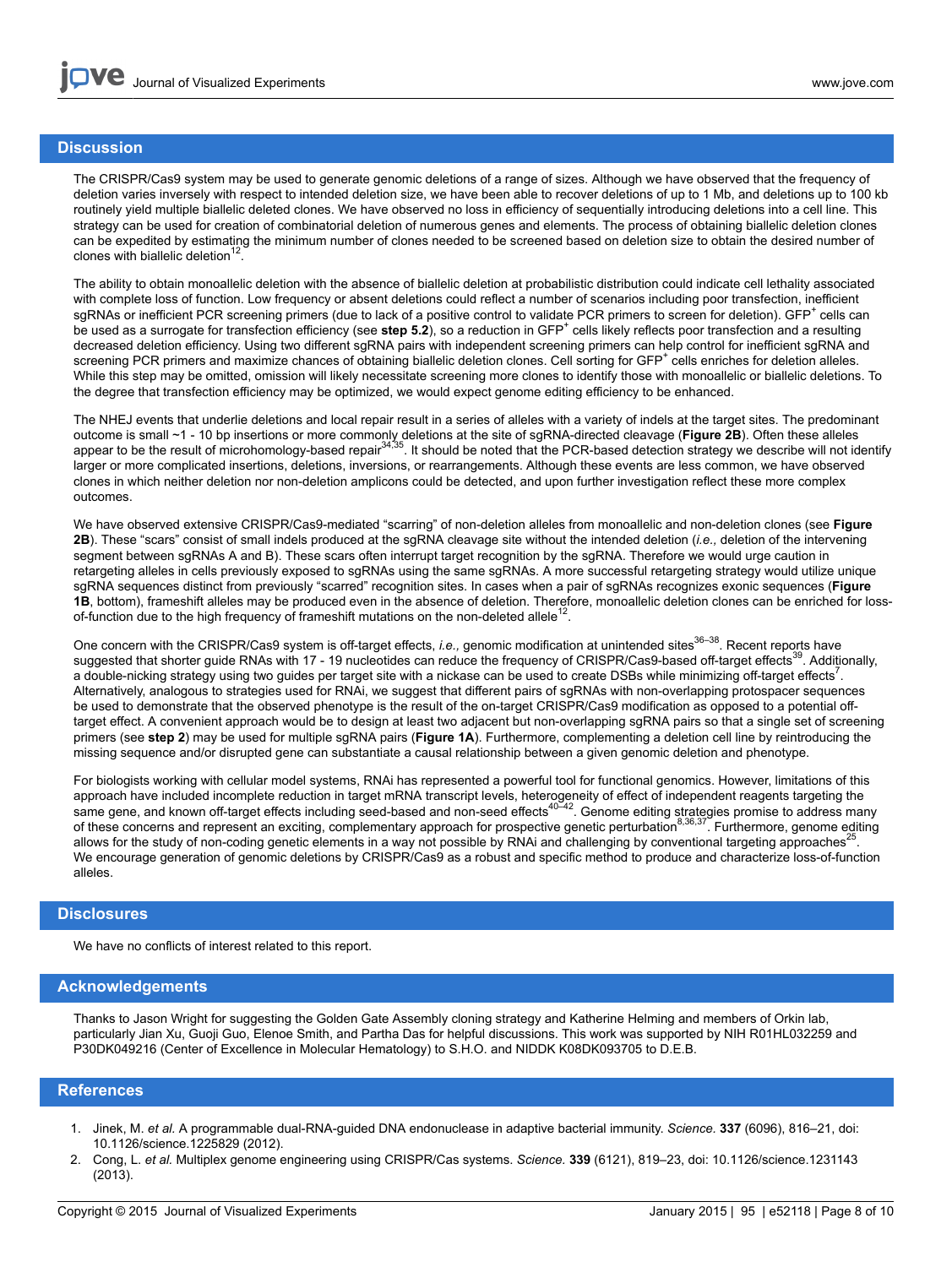- 3. Mali, P. *et al.* RNA-guided human genome engineering via Cas9. *Science.* **339** (6121), 823–6, doi: 10.1126/science.1232033 (2013).
- 4. Gaj, T., Gersbach, C. A., & Barbas, C. F. ZFN, TALEN, and CRISPR/Cas-based methods for genome engineering. *Trends in Biotechnology.* **31** (7), 397–405, 10.1016/j.tibtech.2013.04.004 (2013).
- 5. Barrangou, R. *et al.* CRISPR provides acquired resistance against viruses in prokaryotes. *Science.* **315**, 1709–1712 (2007).
- 6. Ding, Q. *et al.* Enhanced efficiency of human pluripotent stem cell genome editing through replacing TALENs with CRISPRs. *Cell Stem Cell.* **12** (4), 393–4, doi: 10.1016/j.stem.2013.03.006 (2013).
- 7. Ran, F. A. *et al.* Genome engineering using the CRISPR-Cas9 system. *Nature Protocols.* **8** (11), 2281–308, doi: 10.1038/nprot.2013.143 (2013).
- 8. Ran, F. A. *et al.* Double nicking by RNA-guided CRISPR Cas9 for enhanced genome editing specificity. *Cell.* **154** (6), 1380–9, doi: 10.1016/ j.cell.2013.08.021 (2013).
- 9. Larson, M. H. *et al.* CRISPR interference (CRISPRi) for sequence-specific control of gene expression. *Nature Protocols.* **8** (11), 2180–96, doi: 10.1038/nprot.2013.132 (2013).
- 10. Yang, H. *et al.* One-step generation of mice carrying reporter and conditional alleles by CRISPR/Cas-mediated genome engineering. *Cell.* **154** (6), 1370–9, doi: 10.1016/j.cell.2013.08.022 (2013).
- 11. Wang, H. *et al.* One-step generation of mice carrying mutations in multiple genes by CRISPR/Cas-mediated genome engineering. *Cell.* **153** (4), 910–8, doi: 10.1016/j.cell.2013.04.025 (2013).
- 12. Canver, M. C. *et al.* Characterization of Genomic Deletion Efficiency Mediated by CRISPR/Cas9 in Mammalian Cells. *Journal of Biological Chemistry.* **289** (31), 21312-24, doi: 10.1074/jbc.M14.564625 (2014).
- 13. Xiao, A. *et al.* Chromosomal deletions and inversions mediated by TALENs and CRISPR/Cas in zebrafish. *Nucleic Acids Research.* **41** (14), e141, doi:10.1093/nar/gkt464 (2013).
- 14. Zhou, J. *et al.* Dual sgRNAs facilitate CRISPR/Cas9 mediated mouse genome targeting. *The FEBS Journal.* doi:10.1111/febs.12735 (2014).
- 15. Wang, T. *et al.* Genetic screens in human cells using the CRISPR-Cas9 system. *Science.* **343** (6166), 80–4, doi: 10.1126/science.1246981 (2014).
- 16. Shalem, O. *et al.* Genome-scale CRISPR-Cas9 knockout screening in human cells. *Science.* **343** (6166), 84–7, doi: 10.1126/ science.1247005 (2014).
- 17. Niu, Y. *et al.* Generation of Gene-Modified Cynomolgus Monkey via Cas9/RNA-Mediated Gene Targeting in One-Cell Embryos. *Cell.* **156** (4), 836–843, doi: 10.1016/j.cell.2014.01.027 (2014).
- 18. Guo, X. *et al.* Efficient RNA/Cas9-mediated genome editing in Xenopus tropicalis. *Development.* **141** (3), 707-14, doi: 10.1242/dev.099853 (2014).
- 19. Xie, K., & Yang, Y. RNA-guided genome editing in plants using a CRISPR-Cas system. *Molecular Plant.* **6** (6), 1975–83, doi: 10.1093/mp/ sst119 (2013).
- 20. Waaijers, S. *et al.* CRISPR/Cas9-targeted mutagenesis in Caenorhabditis elegans. *Genetics.* **195** (3), 1187–91, doi: 10.1534/ genetics.113.156299 (2013).
- 21. Bassett, A. R., & Liu, J. L. CRISPR/Cas9 and Genome Editing in Drosophila. *Journal of Genetics and Genomics.* **41** (1), 7–19, doi: 10.1016/ j.jgg.2013.12.004 (2014).
- 22. Schwank, G. *et al.* Functional Repair of CFTR by CRISPR/Cas9 in Intestinal Stem Cell Organoids of Cystic Fibrosis Patients. *Cell Stem Cell.* **13** (6), 653–8, doi: 10.1016/j.stem.2013.11.002 (2013).
- 23. Wu, Y. *et al.* Correction of a Genetic Disease in Mouse via Use of CRISPR-Cas9. *Cell Stem Cell.* **13** (6), 659–62, doi: 10.1016/ j.stem.2013.10.016 (2013).
- 24. Lappalainen, T. M. *et al.* Transcriptome and genome sequencing uncovers functional variation in humans. *Nature.* **501** (7468), 506–11, doi: 10.1038/nature12531 (2013).
- 25. Bauer, D. E. *et al.* An Erythroid Enhancer of BCL11A Subject to Genetic Variation Determines Fetal Hemoglobin Level. *Science.* **342** (6155), 253–257, doi: 10.1126/science.1242088 (2013).
- 26. Engler, C., Kandzia, R.., & Marillonnet, S. A one pot, one step, precision cloning method with high throughput capability. *PloS One.* **3**, e3647, doi:10.1371/journal.pone.0003647 (2008).
- 27. Gehl, J. Electroporation: theory and methods, perspectives for drug delivery, gene therapy and research. *Acta Physiologica Scandinavica.* **177**, 437–47, doi:10.1046/j.1365-201X.2003.01093.x (2003).
- 28. Zhang, S., Cahalan, M. D. Purifying Plasmid DNA from Bacterial Colonies Using the Qiagen Miniprep Kit. *J. Vis. Exp.* (6), e247, doi:10.3791/247 (2007).
- 29. Froger, A., Hall, J. E. Transformation of Plasmid DNA into E. coli Using the Heat Shock Method. *J. Vis. Exp.* (6), e253, doi:10.3791/253 (2007).
- 30. Finney, M., Nisson, P. E., & Rashtchian, A. *Molecular cloning of PCR products. Current Protocols in Molecular Biology.* Chapter 15, Unit 15.4, doi: 10.1002/0471142727.mb1504s56 (2001).
- 31. Gordanpour, A., Nam, R. K., Sugar, L., Bacopulos, S., Seth, A. MicroRNA Detection in Prostate Tumors by Quantitative Real-time PCR (qPCR). *J. Vis. Exp.* (63), e3874, doi:10.3791/3874 (2012).
- 32. Schularick, N. M., Clark, J. J., Hansen, M. R. Primary Culture of Human Vestibular Schwannomas. *J. Vis. Exp.* (89), e51093, doi:10.3791/51093 (2014).
- 33. Eslami, A., Lujan, J. Western Blotting: Sample Preparation to Detection. *J. Vis. Exp.* (44), e2359, doi:10.3791/2359 (2010).
- 34. McVey, M., & Lee, S. E. MMEJ repair of double-strand breaks (director's cut): deleted sequences and alternative endings. *Trends in Genetics.* **24** (11), 529–38, doi: 10.1016/j.tig.2008.08.007 (2008).
- 35. Symington, L. S., & Gautier, J. Double-strand break end resection and repair pathway choice. *Annual Review of Genetics.* **45**, 247–71, doi: 10.1146/annurev-genet-110410-132435 (2011).
- 36. Fu, Y. *et al.* High-frequency off-target mutagenesis induced by CRISPR-Cas nucleases in human cells. *Nature Biotechnology.* **31** (9), 822– 826, doi: 10.1038/nbt.2623 (2013).
- 37. Wu, X. *et al.* Genome-wide binding of the CRISPR endonuclease Cas9 in mammalian cells. *Nature Biotechnology.* doi:10.1038/nbt.2889 (2014).
- 38. Hsu, P. D. *et al.* DNA targeting specificity of RNA-guided Cas9 nucleases. *Nature Biotechnology.* **31** (9), 827–32, doi: 10.1038/nbt.2647 (2013).
- 39. Fu, Y. *et al.* Improving CRISPR-Cas nuclease specificity using truncated guide RNAs. *Nature Biotechnology.* **32**, 279–284, doi: 10.1038/ nbt.2808 (2014).